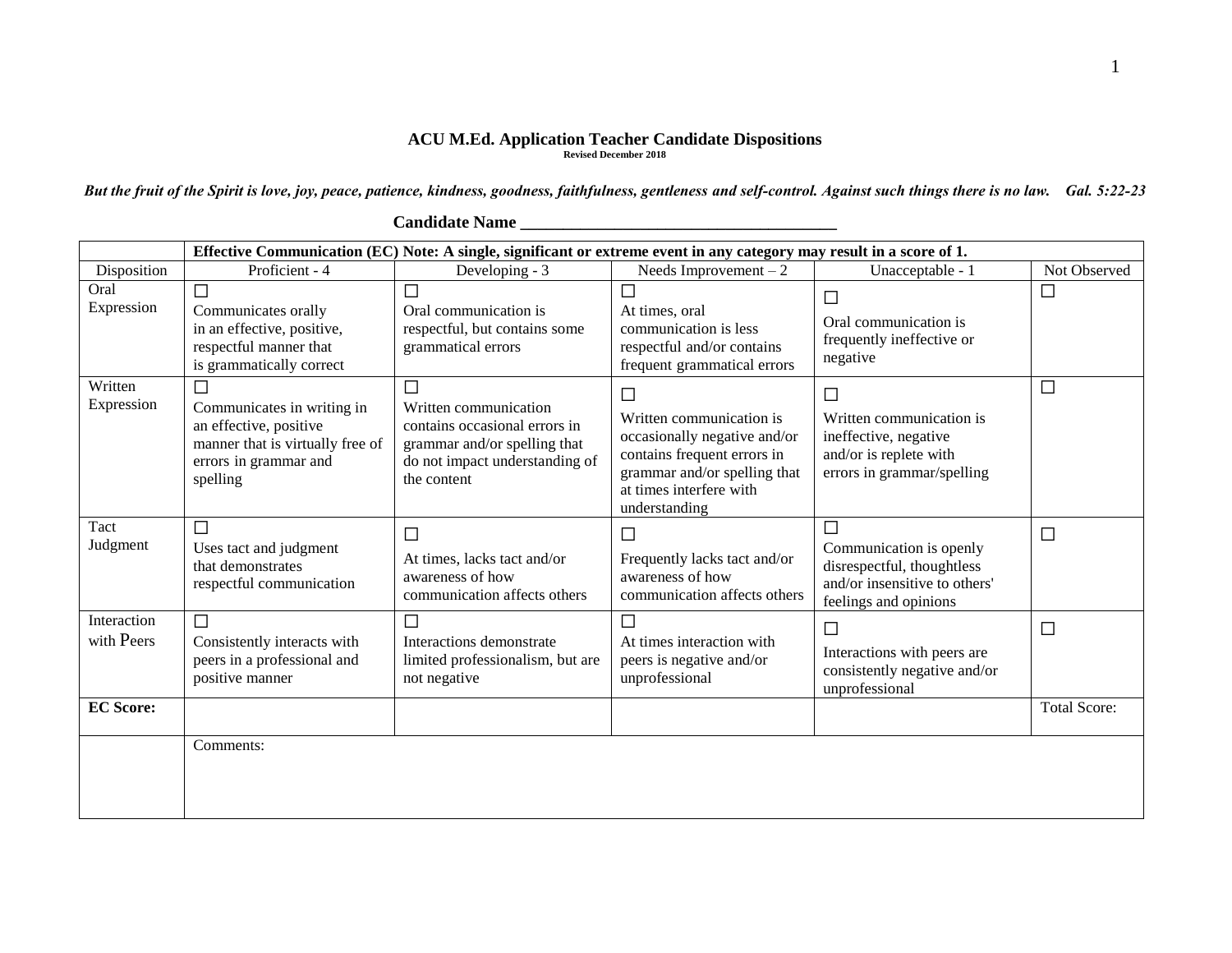|                         | Reflective Practice (RP) Note: A single, significant or extreme event in any category may result in a score of 1.                                                                    |                                                                                                                                                                                                   |                                                                                                                                                                                                           |                                                                                                                                                                                                                                                         |                     |  |
|-------------------------|--------------------------------------------------------------------------------------------------------------------------------------------------------------------------------------|---------------------------------------------------------------------------------------------------------------------------------------------------------------------------------------------------|-----------------------------------------------------------------------------------------------------------------------------------------------------------------------------------------------------------|---------------------------------------------------------------------------------------------------------------------------------------------------------------------------------------------------------------------------------------------------------|---------------------|--|
| Disposition             | Proficient - 4                                                                                                                                                                       | Developing - 3                                                                                                                                                                                    | Needs Improvement $-2$                                                                                                                                                                                    | Unacceptable - 1                                                                                                                                                                                                                                        | Not Observed        |  |
| Response to<br>Feedback | П<br>Responds to feedback<br>in a receptive manner<br>and is highly motivated to try<br>to implement suggestions                                                                     | $\mathcal{L}_{\mathcal{A}}$<br>Receives feedback positively,<br>but does not fully implement<br>suggestions provided                                                                              | П<br>At times demonstrates<br>resistance to feedback and/or<br>implementation is minimal or<br>not observed                                                                                               | $\Box$<br>Is consistently resistant to<br>feedback and/or or is not<br>willing to implement<br>suggestions                                                                                                                                              | $\Box$              |  |
| Personal<br>Reflection  | $\Box$<br>Demonstrates a strong<br>sense of personal awareness<br>and can articulate how specific<br>experiences have contributed to<br>personal and professional<br>growth          | П<br>Occasionally demonstrates a<br>limited sense of personal<br>awareness, but with support<br>can reflect on how past<br>experiences have contributed<br>to personal and professional<br>growth | $\Box$<br>Demonstrates a limited sense<br>of personal awareness and/or<br>struggles to articulate how<br>past experiences have<br>contributed to personal and<br>professional growth even<br>with support | $\Box$<br>Unable or unwilling to reflect<br>on how personal experiences<br>have contributed to the<br>personal and professional<br>growth or the lack thereof                                                                                           | $\Box$              |  |
| Problem<br>Solving      | $\Box$<br>Demonstrates depth of thought<br>and independence in solving<br>problems. Seeks appropriate<br>supports and resources when<br>needed.                                      | $\Box$<br>At times, lacks expected level<br>of thought and/or<br>independence in solving<br>problems. Uses appropriate<br>resources when reminded.                                                | $\Box$<br>Frequently demonstrates<br>over-reliance on others to<br>help solve problems.                                                                                                                   | $\Box$<br>Demonstrates pervasive<br>helplessness that results in<br>failure to fulfill responsibilities                                                                                                                                                 | $\Box$              |  |
| Self-Efficacy           | $\Box$<br>Communicates a sense of<br>responsibility for learning and<br>identifies factors under the<br>candidate's control to impact<br>personal success and/or student<br>learning | $\Box$<br>At times expresses a belief<br>that factors outside the<br>candidate's control prevent<br>opportunities to positively<br>impact personal success<br>and/or student learning             | $\Box$<br>Frequently expresses a belief<br>that factors outside the<br>candidate's control prevent<br>opportunities to positively<br>impact personal success<br>and/or student learning                   | $\Box$<br>Describes learners and/or<br>families using biased, hopeless<br>or negative language,<br>attributing blame for failure<br>only to factors outside of the<br>teacher's control; is not able to<br>name personal contributions to<br>challenges | $\Box$              |  |
| <b>RP</b> Score:        |                                                                                                                                                                                      |                                                                                                                                                                                                   |                                                                                                                                                                                                           |                                                                                                                                                                                                                                                         | <b>Total Score:</b> |  |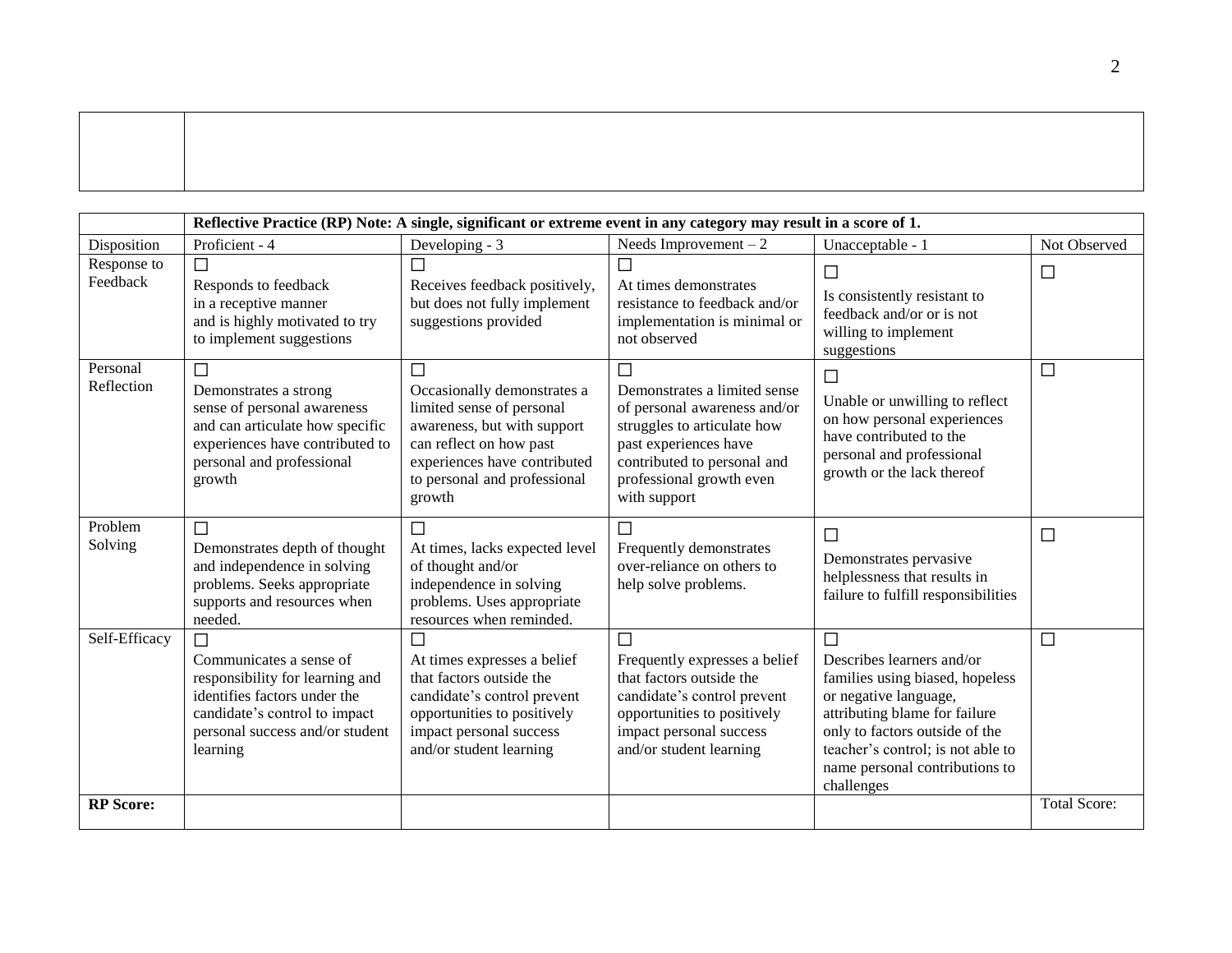|              | Comments:                                                                                                    |                                                               |                                                               |                                                          |              |  |  |
|--------------|--------------------------------------------------------------------------------------------------------------|---------------------------------------------------------------|---------------------------------------------------------------|----------------------------------------------------------|--------------|--|--|
|              |                                                                                                              |                                                               |                                                               |                                                          |              |  |  |
|              |                                                                                                              |                                                               |                                                               |                                                          |              |  |  |
|              | Professionalism (P) Note: A single, significant or extreme event in any category may result in a score of 1. |                                                               |                                                               |                                                          |              |  |  |
| Disposition  | Proficient - 4                                                                                               | Developing - 3                                                | Needs Improvement $-2$                                        | Unacceptable - 1                                         | Not Observed |  |  |
| Attendance   | $\Box$                                                                                                       | $\Box$                                                        | $\Box$                                                        | $\Box$                                                   | $\Box$       |  |  |
|              | Attends all classes, meetings,<br>and appointments unless                                                    | Meets the minimum<br>attendance expectations in               | Meets the minimum<br>attendance expectations in               | Absences in classes,<br>meetings, and appointments are   |              |  |  |
|              | absolutely unavoidable.<br>Proactively provides applicable                                                   | classes. Absences are at times                                | classes. Absences are often                                   | excessive                                                |              |  |  |
|              | documentation                                                                                                | avoidable and/or does not                                     | avoidable, demonstrating a                                    |                                                          |              |  |  |
|              |                                                                                                              | proactively provide applicable<br>documentation               | minimal commitment to<br>professional development             |                                                          |              |  |  |
| Punctuality  | $\Box$                                                                                                       | $\Box$                                                        | $\Box$                                                        | $\Box$                                                   | $\Box$       |  |  |
|              | Arrives to class and other                                                                                   | Occasionally arrives at class                                 | Frequently arrives at class                                   | Consistently arrives at class                            |              |  |  |
|              | commitments at the<br>scheduled time                                                                         | and other commitments later<br>than the scheduled time        | and other commitments later<br>than the scheduled time        | and other commitments later<br>than the scheduled time   |              |  |  |
| Personal     | $\Box$                                                                                                       |                                                               |                                                               |                                                          |              |  |  |
| Appearance   | Consistently adheres to stated                                                                               | $\Box$                                                        | $\Box$                                                        | $\Box$                                                   | $\Box$       |  |  |
|              | dress code and expected attire                                                                               | Requires occasional direction<br>in complying with dress code | Frequently requires direction<br>in complying with the stated | Frequently ignores the<br>stated dress code and does not |              |  |  |
|              | for specific contexts.                                                                                       | and context-specific                                          | dress code                                                    | make corrections after                                   |              |  |  |
| Values       |                                                                                                              | expectations.                                                 |                                                               | receiving directions                                     |              |  |  |
| Learning     | $\Box$                                                                                                       | $\Box$                                                        | $\Box$                                                        | $\Box$                                                   | □            |  |  |
|              | Values and demonstrates                                                                                      | At times, does not appear                                     | Frequently appears                                            | Openly demonstrates a                                    |              |  |  |
|              | enthusiasm about professional<br>development, course content,                                                | interested in professional<br>development, course content,    | uninterested in professional<br>development, course content,  | negative attitude about<br>professional development,     |              |  |  |
|              | and field experiences                                                                                        | and/or field experiences                                      | and/or field experiences                                      | course content, and/or field                             |              |  |  |
| Collegiality | $\Box$                                                                                                       | $\Box$                                                        |                                                               | experiences                                              |              |  |  |
|              | Seeks opportunities to share                                                                                 | Does not actively seek                                        | $\Box$                                                        | $\Box$                                                   | $\Box$       |  |  |
|              | ideas. Seeks assistance from                                                                                 | opportunities to collaborate,                                 | Is at times resistant to<br>collaboration and/or              | Is openly resistant to<br>opportunities to share,        |              |  |  |
|              | and collaborates with                                                                                        | but participates thoroughly                                   | participates at a minimal level                               | collaborate or learn from others                         |              |  |  |
|              | colleagues in an appropriate<br>manner                                                                       | and positively when required                                  | when required to collaborate                                  | and/or does not participate                              |              |  |  |
|              |                                                                                                              |                                                               |                                                               | when required.                                           |              |  |  |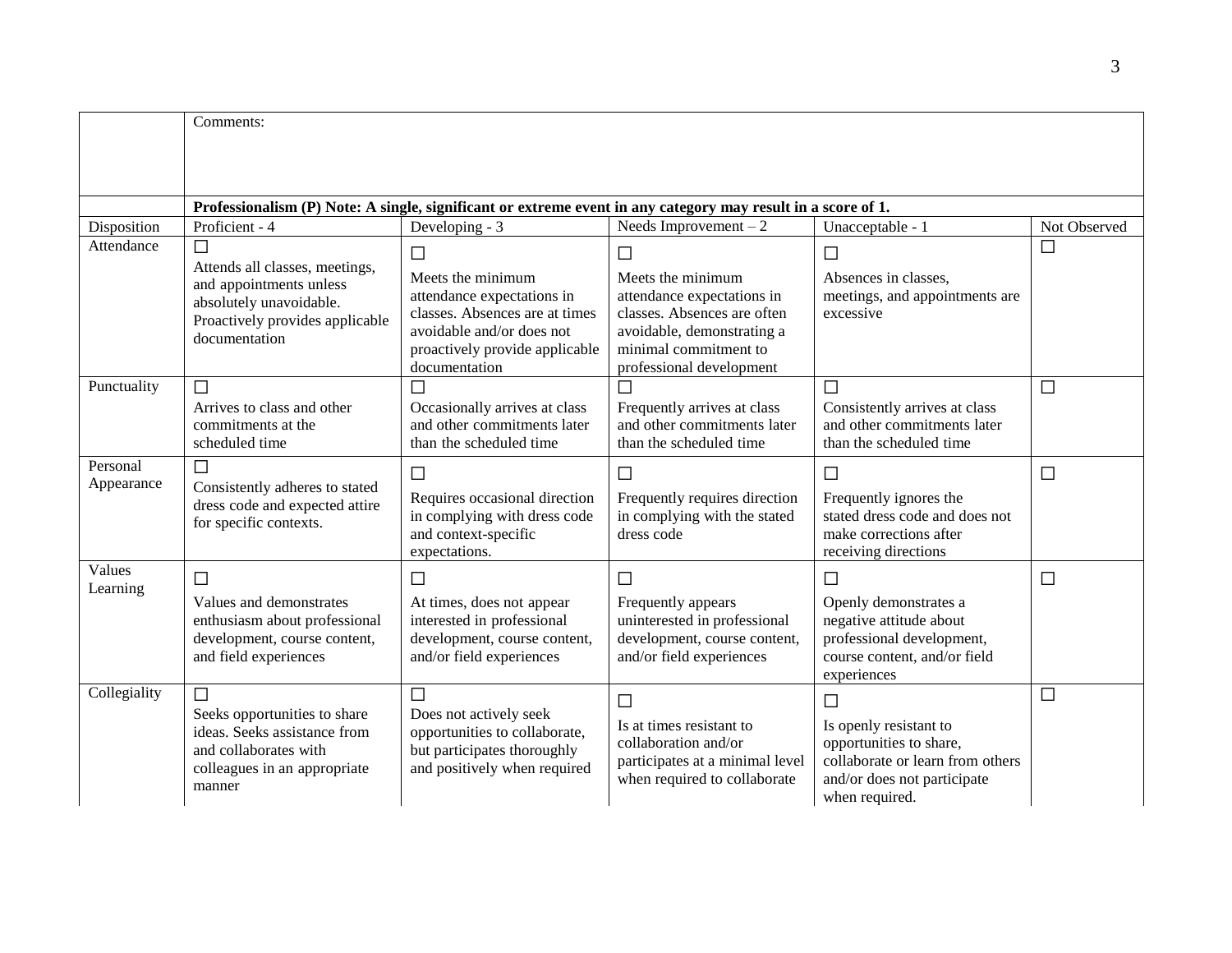| Self-<br>Awareness | Does not seek undue attention.<br>Is aware of the needs of others<br>in interactions                                                      | l.<br>At times, calls inappropriate<br>attention to self, and/or<br>dominates the conversation,<br>but responds to redirection<br>when provided                            | $\Box$<br>Often calls inappropriate<br>attention to self, and/or<br>dominates the conversation,<br>but responds to redirection<br>when provided                                                             | Frequently draws<br>inappropriate attention to self,<br>interrupts or dominates<br>conversation and does not<br>respond to redirection                                                            |                     |
|--------------------|-------------------------------------------------------------------------------------------------------------------------------------------|----------------------------------------------------------------------------------------------------------------------------------------------------------------------------|-------------------------------------------------------------------------------------------------------------------------------------------------------------------------------------------------------------|---------------------------------------------------------------------------------------------------------------------------------------------------------------------------------------------------|---------------------|
| Acceptance         | Values the perspectives of<br>individuals from diverse<br>experiential backgrounds.<br>Considers opinions of others<br>with an open mind. | $\overline{\phantom{a}}$<br>Is at times unaware of the<br>perspectives of others, but is<br>open to feedback and/or<br>correction and responds with<br>openness to others. | $\Box$<br>Is at times unaware of the<br>perspectives of others<br>and/or occasionally<br>expresses closed opinions. Is<br>resistant to feedback, but will<br>comply to specified<br>guidelines for behavior | Ignores and/or is openly<br>disrespectful of the<br>backgrounds, experiences,<br>and/or opinions of others<br>Does not respond to feedback<br>and makes no apparent effort to<br>modify behavior. | $\Box$              |
| P Score            |                                                                                                                                           |                                                                                                                                                                            |                                                                                                                                                                                                             |                                                                                                                                                                                                   | <b>Total Score:</b> |
|                    | Comments:                                                                                                                                 |                                                                                                                                                                            |                                                                                                                                                                                                             |                                                                                                                                                                                                   |                     |

|                                 | Emotional Maturity (EM) Note: A single, significant or extreme event in any category may result in a score of 1.    |                                                                                                                |                                                                                                                  |                                                                                                                       |              |  |
|---------------------------------|---------------------------------------------------------------------------------------------------------------------|----------------------------------------------------------------------------------------------------------------|------------------------------------------------------------------------------------------------------------------|-----------------------------------------------------------------------------------------------------------------------|--------------|--|
| <b>Disposition</b>              | Proficient - 4                                                                                                      | Developing - 3                                                                                                 | Needs Improvement $-2$                                                                                           | Unacceptable - 1                                                                                                      | Not Observed |  |
| Reliability                     | Exhibits reliability and<br>dependability in all<br>coursework as well as<br>in all field experiences               | Requires occasional reminders<br>to complete requirements in<br>coursework and field<br>experiences            | Requires frequent reminders<br>to complete requirements<br>and/or occasionally fails to<br>complete requirements | Frequently fails to fulfill<br>obligations in coursework<br>and/or fails to complete field<br>experience requirements |              |  |
| Self-Initiative<br>Independence | $\Box$<br>Demonstrates self-initiative<br>and independence in all<br>coursework as well as all field<br>experiences | Occasionally needs some<br>additional encouragement or<br>assistance in coursework and/or<br>field experiences | Consistently needs additional<br>encouragement or assistance<br>in coursework and/or field<br>experiences        | Is overly dependent on<br>others in coursework<br>and/or field experiences                                            |              |  |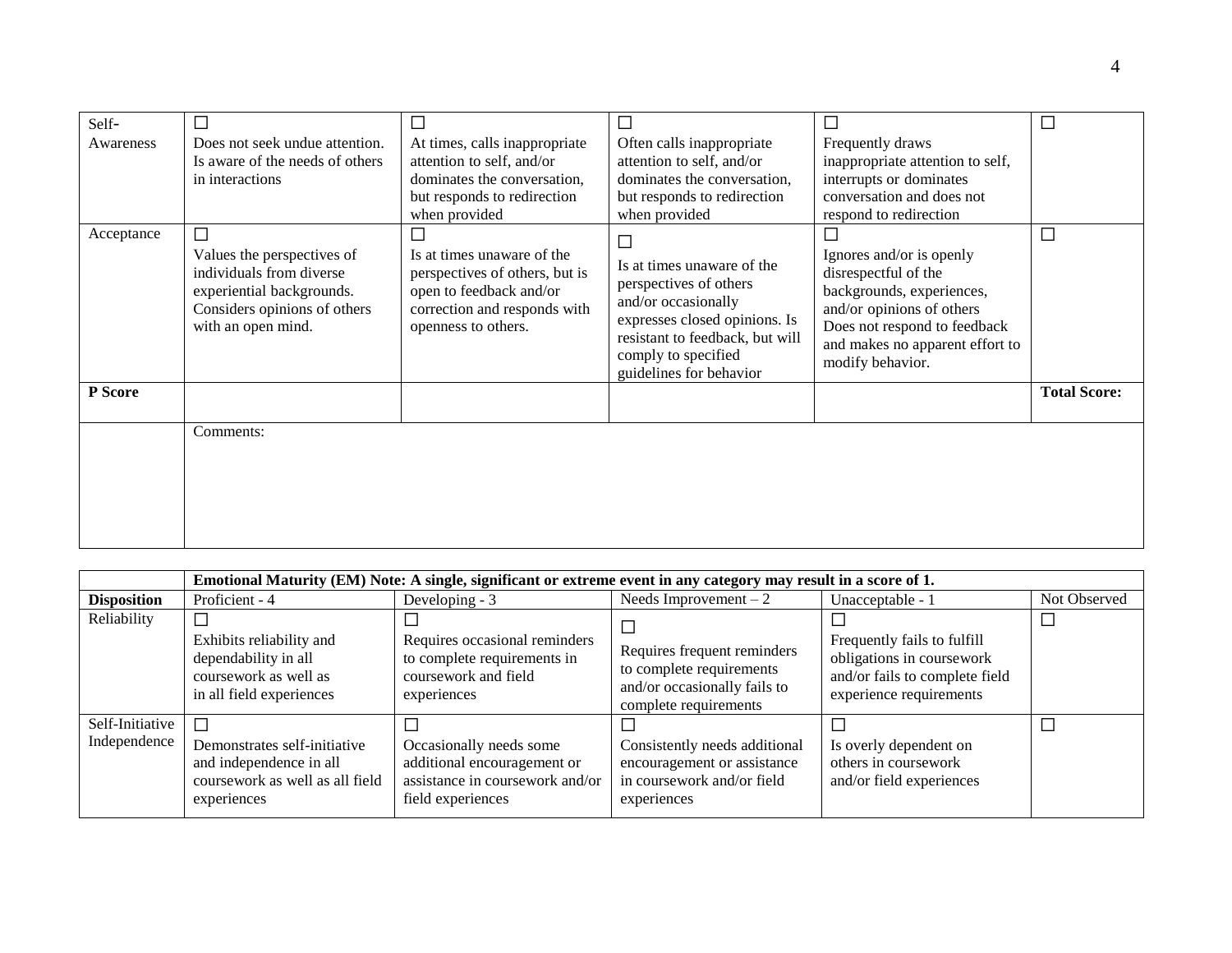| Conflict<br>Management | Identifies and accepts<br>personal responsibility in<br>conflict/problem situations.<br>Initiates communication to<br>resolve conflicts | Accepts personal responsibility<br>in conflict/problem situations<br>when approached, and is then<br>willing to work toward<br>resolution.               | Resists personal responsibility<br>in conflict/problem situations<br>when approached. Will work<br>toward resolution when<br>required.                            | □<br>Does not recognize<br>personal responsibility in<br>conflict/problem situations<br>and/or will not engage in<br>efforts toward resolution.                                | $\Box$              |
|------------------------|-----------------------------------------------------------------------------------------------------------------------------------------|----------------------------------------------------------------------------------------------------------------------------------------------------------|-------------------------------------------------------------------------------------------------------------------------------------------------------------------|--------------------------------------------------------------------------------------------------------------------------------------------------------------------------------|---------------------|
| Flexibility            | П<br>Accepts less than ideal<br>situations when necessary and<br>adapts appropriately to change<br>and/or unexpected events             | $\Box$<br>Exhibits mild frustration when<br>faced with less than ideal<br>situations and/or unexpected<br>events, but adapts with<br>appropriate support | ⊏<br>Exhibits moderate frustration<br>when faced with less than<br>ideal situations and/or<br>unexpected events and/or<br>struggles to adapt even with<br>support | H.<br>Frequently complains and/or<br>expresses strong frustration if<br>faced with difficulty and/or<br>will not make adaptations<br>when provided with support or<br>feedback | $\Box$              |
| Emotional<br>Constancy | П<br>Acts from a positive frame of<br>reference; Expresses and/or<br>responds to emotions<br>appropriately                              | $\Box$<br>Occasionally acts from a<br>negative frame of reference<br>and/or expresses emotions in a<br>less than ideal manner                            | Is frequently negative and/or<br>expresses emotions in a less<br>than ideal manner                                                                                | $\Box$<br>Emotional responses are<br>extreme and inappropriate                                                                                                                 | $\Box$              |
| <b>EM Score</b>        |                                                                                                                                         |                                                                                                                                                          |                                                                                                                                                                   |                                                                                                                                                                                | <b>Total Score:</b> |
|                        | Comments:                                                                                                                               |                                                                                                                                                          |                                                                                                                                                                   |                                                                                                                                                                                |                     |

|                        | Ethics/Integrity (EI) * A score of 1 in any area of this category may result in dismissal from the ACU Teacher Education Program. |                |                                                                                                                                                             |                                                                                                                                               |              |  |
|------------------------|-----------------------------------------------------------------------------------------------------------------------------------|----------------|-------------------------------------------------------------------------------------------------------------------------------------------------------------|-----------------------------------------------------------------------------------------------------------------------------------------------|--------------|--|
| Disposition            | Proficient - 4                                                                                                                    | Developing - 3 | Needs Improvement $-2$                                                                                                                                      | Unacceptable-1                                                                                                                                | Not Observed |  |
| Integrity of<br>Speech |                                                                                                                                   | NA.            |                                                                                                                                                             |                                                                                                                                               |              |  |
|                        | Communication is forthright,<br>honest, inclusive and<br>respectful                                                               |                | At times engages in gossip<br>rather than communicating<br>directly to those involved<br>and/or language include bias<br>(racial, gender, economic,<br>etc. | Communication includes one<br>or more of the following:<br>*Dishonesty<br>*Slander<br>*Prejudicial language<br><i>*Crass/obscene language</i> |              |  |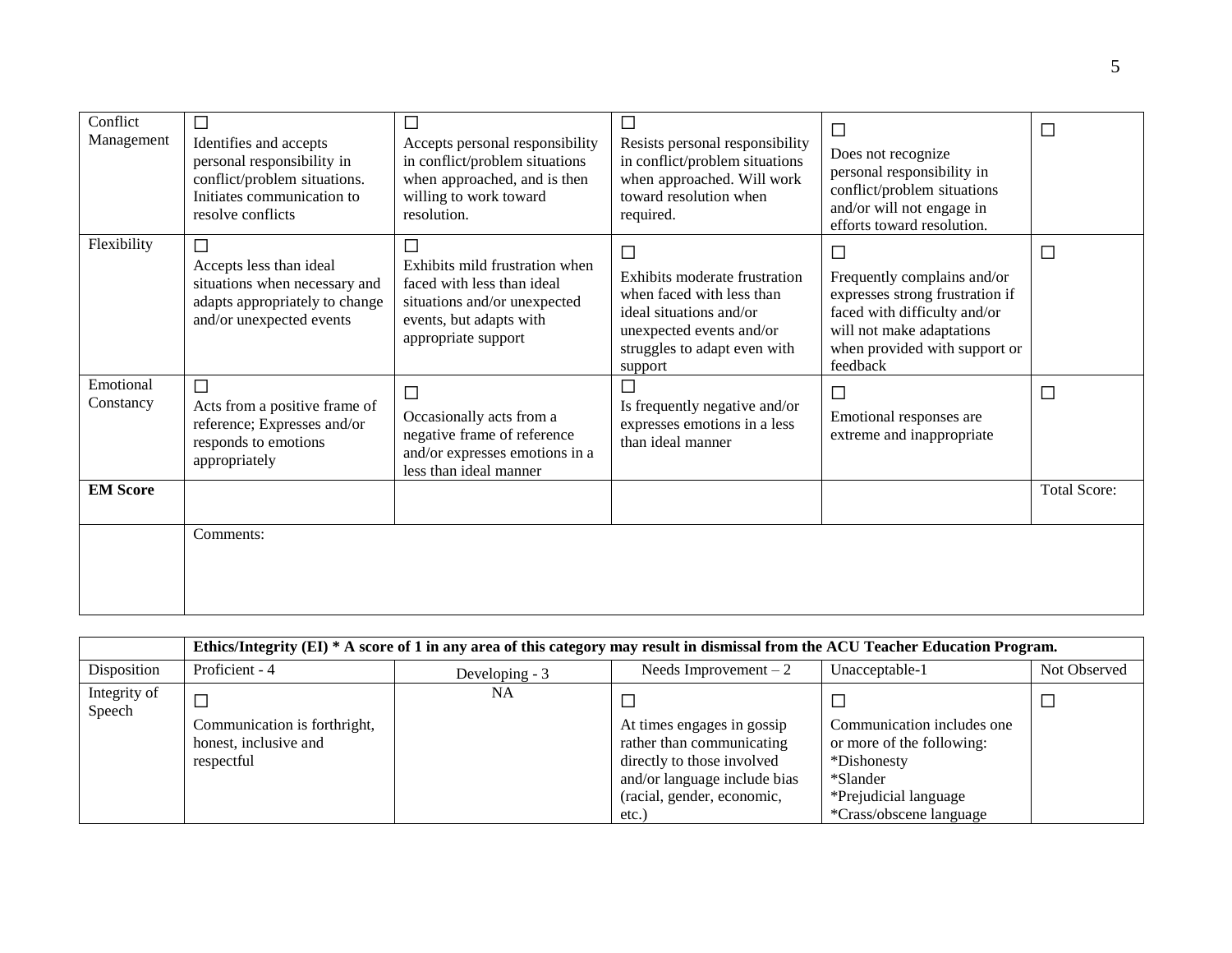| Ethical<br>Behavior | ⊏<br>Adheres to the ACU Policy of<br>Academic Integrity, ACU | <b>NA</b> | <b>NA</b> | Fails to adhere to the ACU<br>Policy of Academic Integrity, | $\Box$              |
|---------------------|--------------------------------------------------------------|-----------|-----------|-------------------------------------------------------------|---------------------|
|                     | Student Code of Conduct and                                  |           |           | ACU Student Code of                                         |                     |
|                     | the Texas Educator Code of<br>Ethics                         |           |           | Conduct and/or the Texas<br><b>Educator Code of Ethics</b>  |                     |
| <b>EI</b> Score:    |                                                              |           |           |                                                             | <b>Total Score:</b> |
|                     |                                                              |           |           |                                                             |                     |
| Comments            |                                                              |           |           |                                                             |                     |
|                     |                                                              |           |           |                                                             |                     |
|                     |                                                              |           |           |                                                             |                     |
|                     |                                                              |           |           |                                                             |                     |

| Additional Dispositions for the M.Ed. in Teaching and Learning |                                                                                                                                                                                                   |                                                                                                                                                                                                      |                                                                                                                                                                        |                                                                                                                              |              |  |
|----------------------------------------------------------------|---------------------------------------------------------------------------------------------------------------------------------------------------------------------------------------------------|------------------------------------------------------------------------------------------------------------------------------------------------------------------------------------------------------|------------------------------------------------------------------------------------------------------------------------------------------------------------------------|------------------------------------------------------------------------------------------------------------------------------|--------------|--|
|                                                                |                                                                                                                                                                                                   | Dispositions for Scholarship (SD) Note: A single, significant or extreme event in any category may result in a score of 1.                                                                           |                                                                                                                                                                        |                                                                                                                              |              |  |
| Disposition                                                    | Proficient - 4                                                                                                                                                                                    | Developing - 3                                                                                                                                                                                       | Needs Improvement $-2$                                                                                                                                                 | Unacceptable - 1                                                                                                             | Not Observed |  |
| Intellectual<br>Curiosity                                      | П<br>Seeks additional information<br>about topics presented. Asks<br>questions seeking deeper<br>understanding                                                                                    | Focuses only on what is<br>required. Completes readings<br>but does not seek deep<br>understanding                                                                                                   | <b>NA</b>                                                                                                                                                              | Appears uninterested in<br>content of coursework                                                                             |              |  |
| Deep and<br>Thorough<br>Preparation                            | Г<br>Reads with depth, making<br>connections and formulating<br>questions; Completes<br>assignments thoroughly with<br>high levels of thought                                                     | $\Box$<br>Reads assigned texts and<br>completes assignments, but<br>does so without depth                                                                                                            | NA                                                                                                                                                                     | Is often unprepared for class<br>activities, discussion                                                                      | $\Box$       |  |
| Independence<br>of Thought                                     | П<br>Processes at high levels.<br>Fulfills course requirements<br>with high level of<br>independence. Formulates and<br>supports personal opinions and<br>applications with exceptional<br>depth. | П<br>Processes content at mastery<br>levels. Fulfills course<br>requirements with adequate<br>independence. Formulates and<br>supports personal opinions and<br>applications with adequate<br>depth. | $\Box$<br>Is at times unable to fulfill<br>course requirements without<br>assistance. Formulates<br>personal opinions and<br>applications, but cannot<br>support them. | П<br>Is often confused about course<br>content and or assignments.<br>Does not form personal<br>opinions and/or applications | $\Box$       |  |